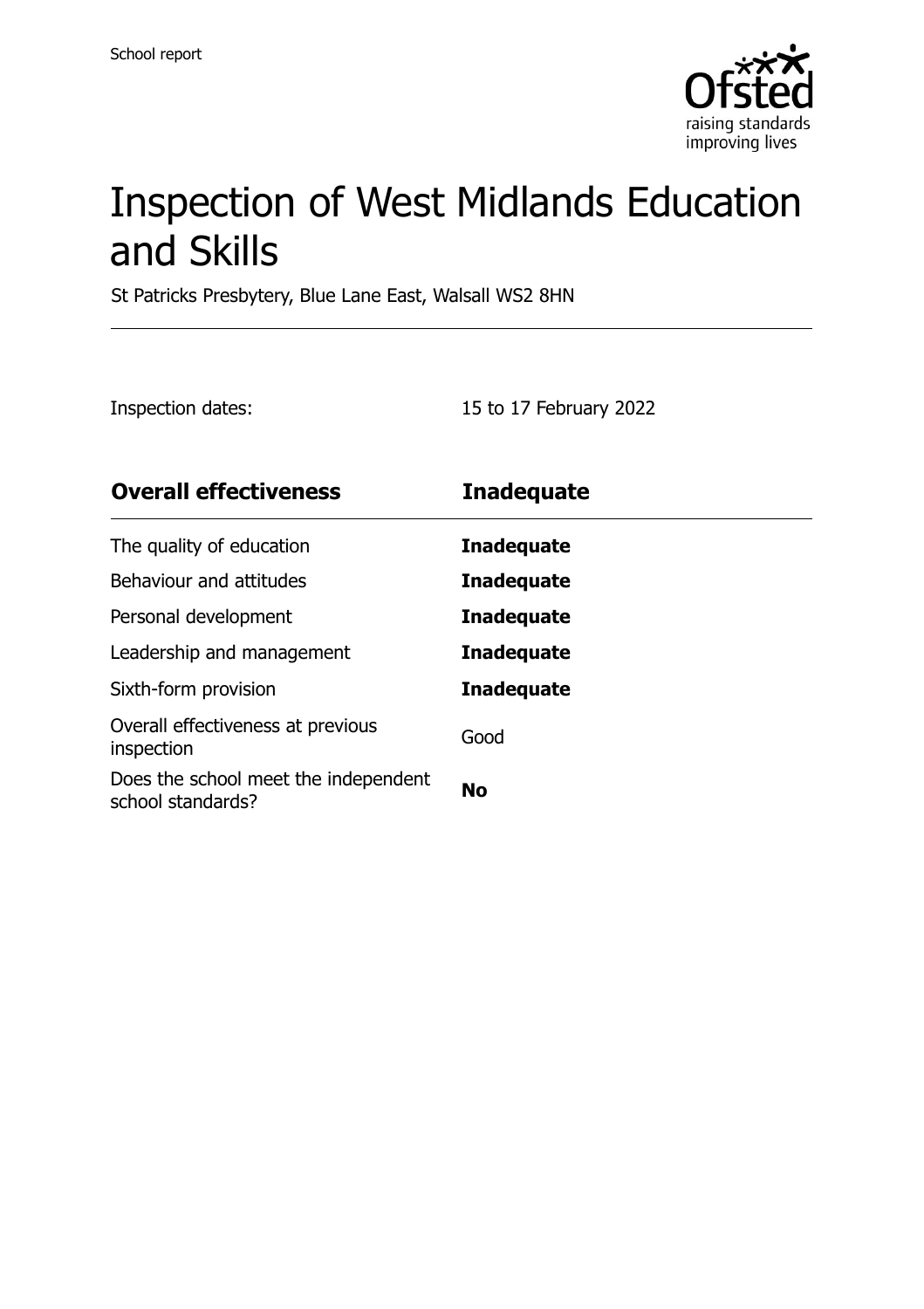

# **What is it like to attend this school?**

Most pupils are educated one to one by tutors at settings in the community. They learn in a range of local venues, public spaces and cafes. Leaders have set the school up in this way to help pupils engage with their education. However, pupils do not get a good-quality education. They learn a curriculum that is too dependent on the requirements of certificated courses. It lacks clarity and detail. Tutors implement it poorly. They lack the subject expertise needed to make up for the failings in the curriculum. Consequently, pupils experience a random and muddled series of lessons.

A significant proportion of pupils attend school part-time. Leaders are not ambitious enough in making sure all pupils attend full-time. As a result, pupils are not well prepared for their next steps in education, employment or training. They are ill equipped for life in modern Britain.

Pupils respect their tutor. They behave well. Bullying is rare because pupils seldom see their peers at school. However, this means that pupils have few opportunities to work and socialise with each other. This limits their social development. For instance, pupils do not get the chance to learn how to cooperate with others or resolve conflict.

### **What does the school do well and what does it need to do better?**

Many pupils join the school having missed lots of their education. Leaders recognise how important it is to change pupils' perception of school and make it more positive. They say that their approach is successful in doing this. However, leaders' success is limited. Pupils do not attend well enough or have been on part-time timetables for far too long.

Leaders have not ensured that attendance registers are accurate. Leaders do not use the recommended Department for Education (DfE) attendance codes. Leaders mark pupils on part-time timetables as present when they are not attending school. As a result, it looks like pupils are attending more often than is the case.

Pupils complete an initial assessment when they join the school. Leaders use this to construct a bespoke curriculum for each pupil. They rightly prioritise pupils' literacy and numeracy skills. Pupils can study a range of vocational courses, for instance bricklaying and decorating. However, leaders offer pupils a limited range and depth of subjects. For instance, pupils do not study science, geography or history beyond entry level. For sixth-form students, some tutors do not have the expertise to teach at a higher level. The curriculum lacks ambition.

Leaders have set out what pupils will learn in each subject. However, they have not done this well. The curriculum is too focused on the final assessment. This makes it difficult for tutors to plan effectively. Consequently, tutors often end up not following the curriculum. Instead, they rely on 'tick sheets' and examination papers to identify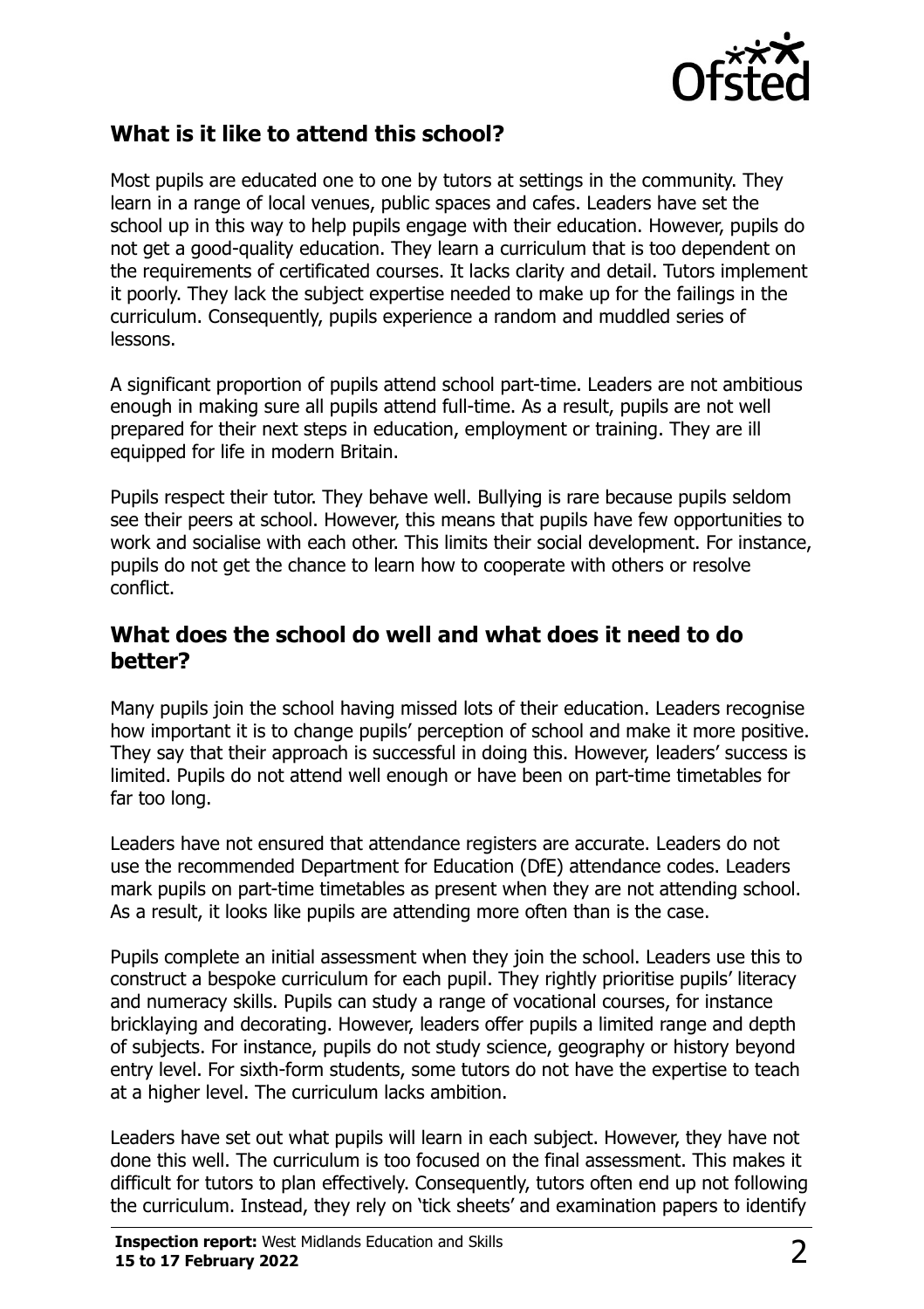

what they are going to teach. They then try and 'plug the gaps' rather than helping pupils develop the knowledge and skills they need. This means that pupils' knowledge does not build cumulatively. As a result, pupils learn isolated concepts and ideas. This does not prepare pupils for future study, employment or training.

Tutors develop positive relationships with pupils. Pupils appreciate their efforts and work well with them. They treat tutors with respect and are usually willing to engage with their learning. Tutors promote equality and diversity and challenge negative stereotypes appropriately. Tutors use a wide range of strategies to cajole, encourage and support pupils. However, some of these approaches do not help pupils learn. In addition, tutors do not have access to high-quality resources, nor the subject expertise needed to deliver the curriculum well. This is because tutors have not had sufficient subject training. Pupils' learning is overly dependent on an assortment of worksheets drawn from a variety of sources. Often, these are not well matched to pupils' needs. For instance, pupils studying an entry-level qualification in geography complete worksheets containing A-level vocabulary.

Many pupils need help with their reading. Leaders do not have a strategic plan to help develop pupils' reading skills, and tutors do not have the expertise to teach phonics well. Tutors do encourage pupils to read articles and books that interest them. However, pupils remain reluctant to read new and different material. Consequently, pupils are not improving their poor reading skills. This hinders their ability to access the curriculum and to understand simple and more sophisticated vocabulary.

Most pupils at the school have an education, health and care plan (EHC plan). Leaders do not make sure that the needs of pupils with special educational needs and/or disabilities (SEND) are met. Pupils with SEND do not receive the necessary academic or pastoral support, help and guidance identified in their EHC plan. This is particularly the case for pupils that need to develop positive relationships with their peers.

Leaders have trained all tutors so that they can provide careers advice and guidance. Tutors help pupils attend careers events, complete college applications and attend interviews. However, a lack of ambition in the curriculum limits pupils' choices.

The personal, social and health education curriculum is weak. Leaders have simply 'cut and pasted' content from statutory guidance on relationships and sex education into their plans. They have not considered in detail what pupils should learn and when they should learn it. Pupils do not have enough time to learn this important knowledge because they are on part-time timetables. As a result, they do not have the information they need to make sensible and informed choices.

Leaders have not thought carefully about pupils' wider experiences. They do not have a strategic vision of the cultural and social learning that all pupils should access. Instead, tutors plan activities based on pupils' existing interests. This does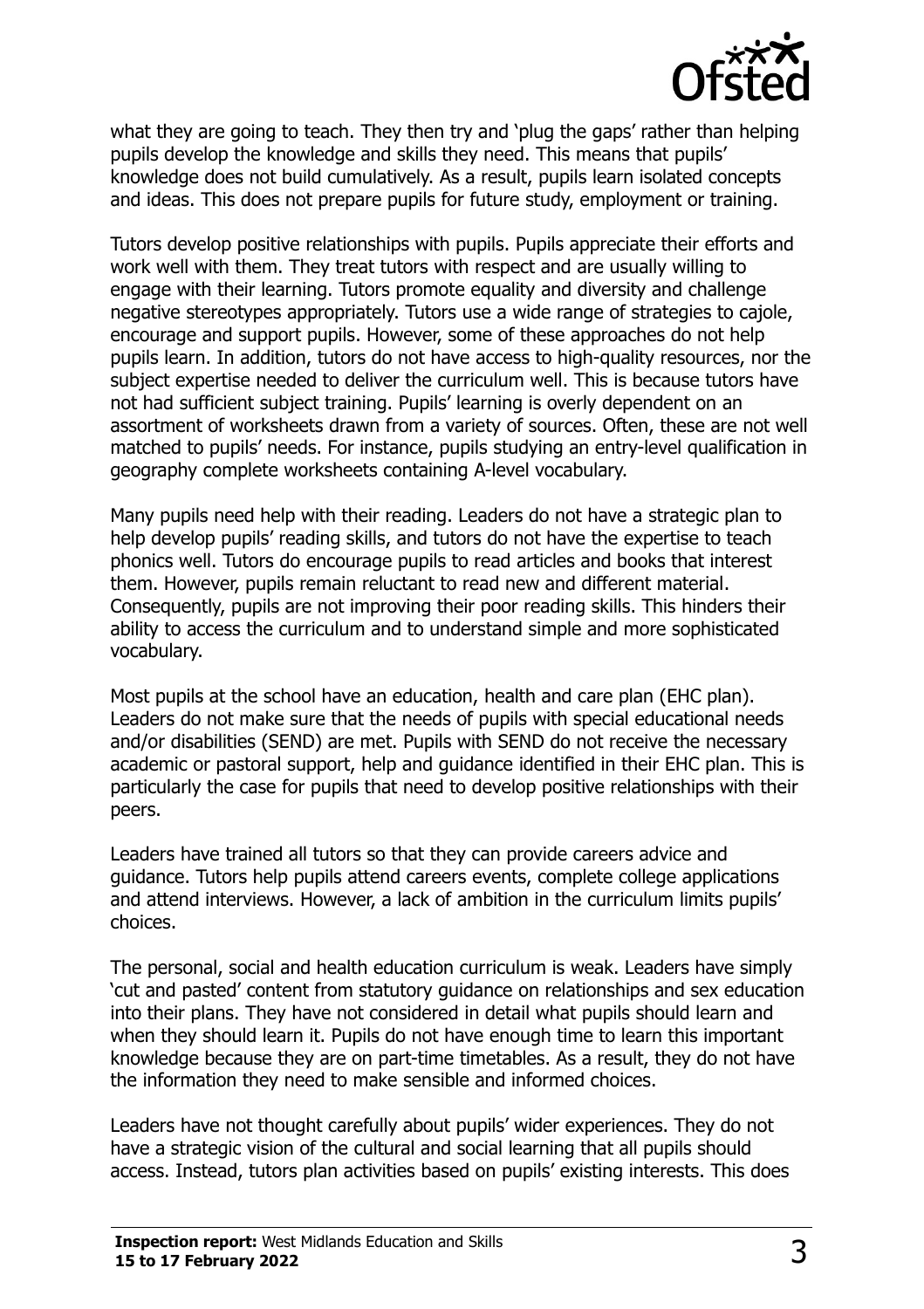

not challenge pupils to extend and broaden their horizons. Therefore, pupils miss out on the artistic, musical, sporting and cultural richness of their local community.

The proprietor has not made sure that pupils experience an acceptable quality of education. Too many of the independent school standards relating to this are unmet. School leaders are diligent and have the capacity to be successful. However, the proprietor has not made sure they have the knowledge and experience to lead the school effectively.

The proprietor has made sure that the premises meet the independent school standards. The small number of pupils who do attend the school site learn in light and airy classrooms. The proprietor is continuing to develop the facilities. For instance, adding a cookery room, art and design room and a hair and beauty facility. These will benefit pupils on vocational courses and those who attend the school site. However, the facilities do not benefit those pupils who are tutored off site.

# **Safeguarding**

The arrangements for safeguarding are effective.

Tutors often meet pupils at home or at the location where the tutoring will happen. Staff are diligent in letting leaders know that pupils have arrived safely. Leaders track this very carefully. They make regular checks to assure themselves that pupils and tutors are safe. Leaders have appropriate risk assessments in place for each pupil and each venue.

Tutors are adept at keeping pupils safe. They have had extensive training and know the signs that a pupil may be at risk. They report any concerns promptly. Leaders follow up on concerns swiftly so that pupils are not at risk.

# **What does the school need to do to improve? (Information for the school and proprietor)**

- Leaders are not ambitious enough for pupils. Leaders view part-time timetables as a long-term solution, not as a stepping-stone back to full-time education. Leaders should ensure that plans for pupils to return to full-time education are aspirational and effective.
- Leaders do not record attendance accurately. Some pupils are recorded as present when they are not working with their tutor because they are on a parttime timetable. Leaders should ensure that they follow DfE guidelines for the recording of attendance and absence.
- Leaders do not give due regard to the targets set for pupils as part of their EHC plans. As a result, pupils' needs are not being met. Leaders should ensure that they adhere to the targets within EHC plans.
- Leaders have designed a curriculum that is too reliant on examination specifications. It is not coherently sequenced. Pupils' knowledge does not build on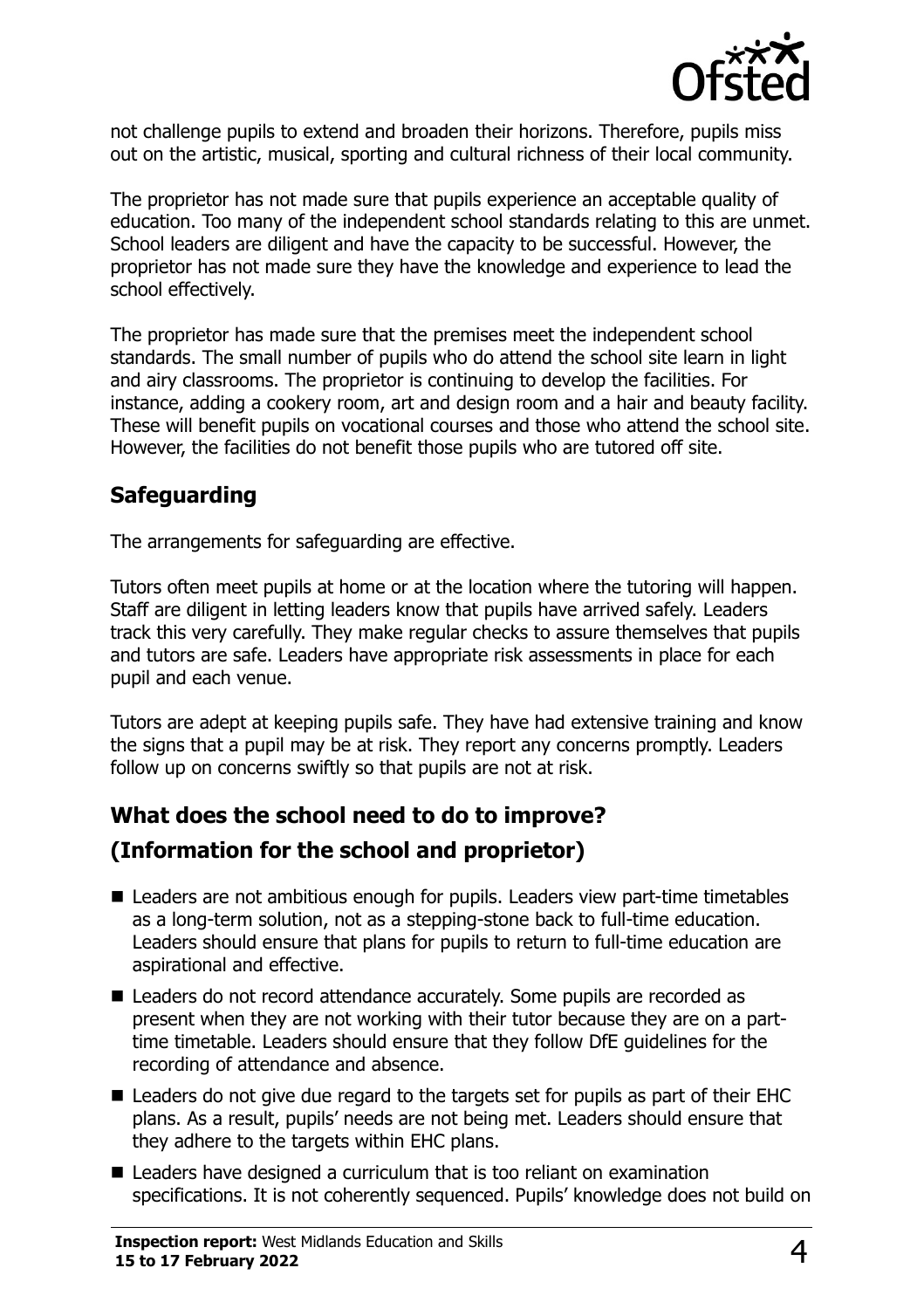

what they have learned before. Instead, pupils experience a jumbled series of lessons based on their achievement in practice examination papers. Leaders should ensure that the curriculum clearly identifies what pupils need to know and remember at each stage of their learning.

- Tutors do not have the subject expertise to teach the full range of subjects. As a result, they often choose resources and methods that do not meet pupils' needs. Leaders should ensure that tutors have the necessary expertise and knowledge and access to high-quality resources to teach each subject effectively.
- Some pupils are at the early stages of reading. Tutors do not know how to support these pupils effectively. This means that pupils are not making the progress they should because they are unable to read well. Leaders should ensure that pupils who need help to improve their phonics knowledge get the expert support they need.
- **Pupils do not read widely and often. This means they miss out on the cultural,** social and academic benefits of reading. Leaders should develop a culture that celebrates reading and encourages pupils to read new and varied texts.
- Leaders do not have a strategic vision for pupils' wider personal development. Consequently, pupils' cultural, social and spiritual education is disjointed and overly dependent on their tutor. Leaders should ensure that pupils benefit from a planned and organised rich set of experiences that broaden their horizons and prepare them for life in modern Britain.
- Pupils learn on a one-to-one basis with their tutor. They do not get enough time to work and learn with their peers. This means they do not get the chance to improve their wider social skills. Leaders should ensure that pupils have ample opportunity to work collaboratively with their peers to develop the social and personal skills they need for life after school.

## **How can I feed back my views?**

You can use [Ofsted Parent View](http://parentview.ofsted.gov.uk/) to give Ofsted your opinion on your child's school, or to find out what other parents and carers think. We use information from Ofsted Parent View when deciding which schools to inspect, when to inspect them and as part of their inspection.

The Department for Education has further quidance on how to complain about a school.

If you are the provider and you are not happy with the inspection or the report, you can [complain to Ofsted.](http://www.gov.uk/complain-ofsted-report)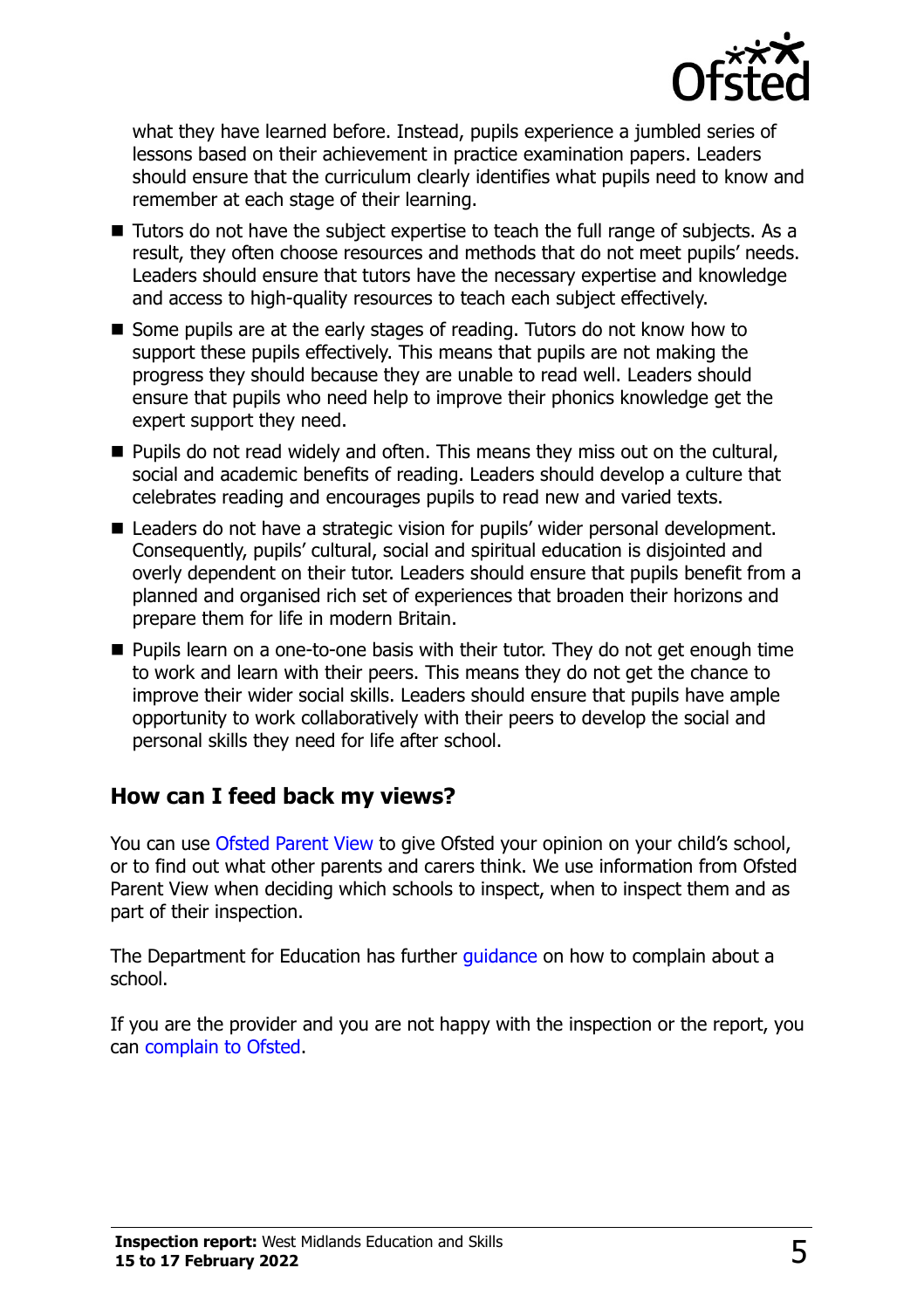

# **School details**

| Unique reference number                         | 146563                                             |
|-------------------------------------------------|----------------------------------------------------|
| <b>DfE registration number</b>                  | 335/6044                                           |
| <b>Local authority</b>                          | Walsall                                            |
| <b>Inspection number</b>                        | 10213818                                           |
| <b>Type of school</b>                           | Other independent special school                   |
| <b>School category</b>                          | Independent school                                 |
| Age range of pupils                             | 9 to 25                                            |
| <b>Gender of pupils</b>                         | Mixed                                              |
| Gender of pupils in the sixth form              | Mixed                                              |
| Number of pupils on the school roll             | 25                                                 |
| Of which, number on roll in the sixth 3<br>form |                                                    |
| <b>Number of part-time pupils</b>               | $\mathbf{0}$                                       |
| <b>Proprietor</b>                               | Paul Hodgetts                                      |
| <b>Headteacher</b>                              | Jessica Butler                                     |
| <b>Annual fees (day pupils)</b>                 | £28,006                                            |
| <b>Telephone number</b>                         | 01922 643303                                       |
| Website                                         | www.westmidlandseducationandskills.org.<br>uk      |
| <b>Email address</b>                            | learning@westmidlandseducationandskills.<br>org.uk |
| Date of previous inspection                     | 28 to 30 January 2020                              |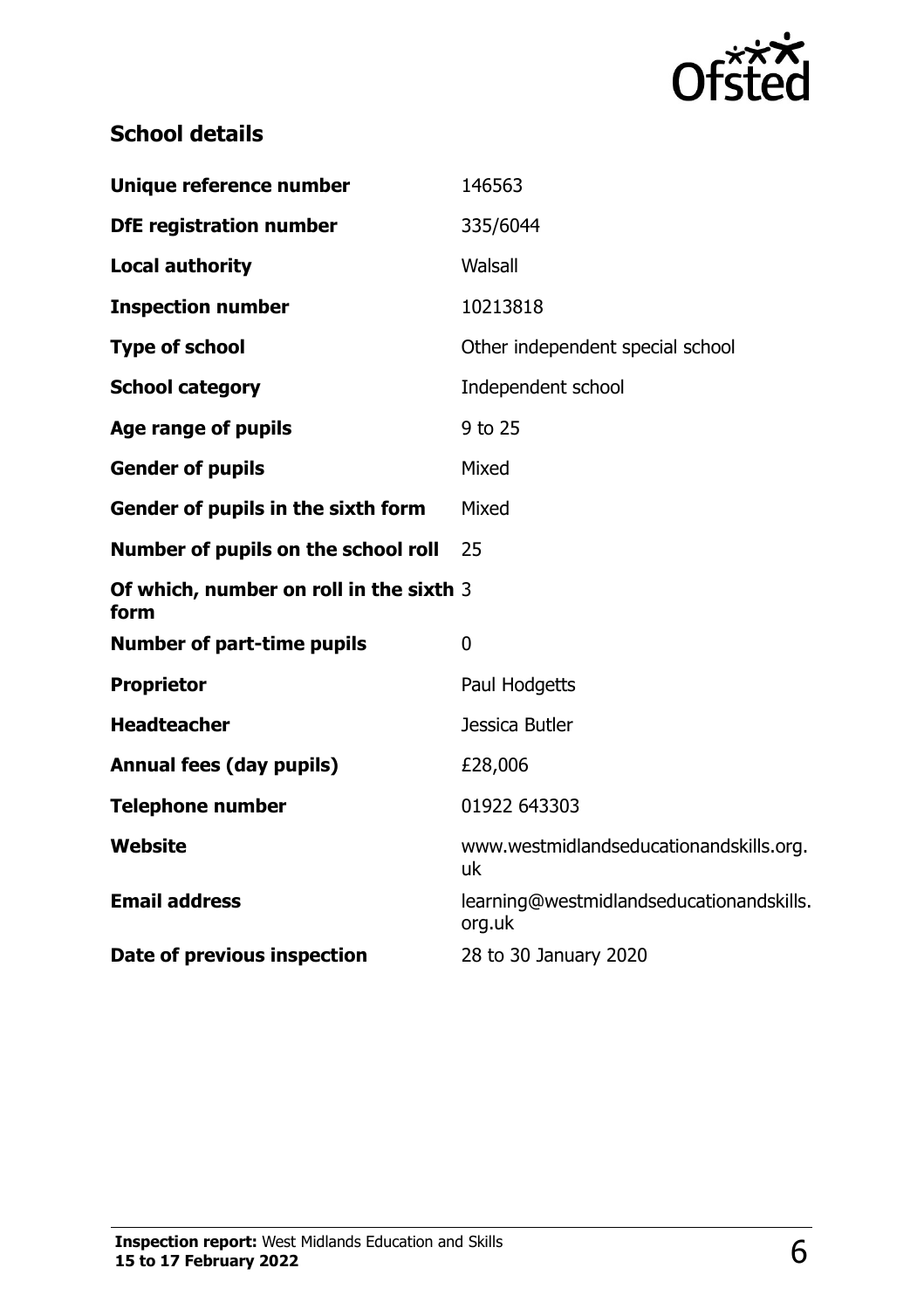

# **Information about this school**

- The school caters for pupils with social, emotional and mental health needs who have had a disrupted education. Nearly all the pupils have an education, health and care plan.
- Some pupils are educated full time in the school building. However, many of the pupils spend some or all of their time being educated by their tutors in local nearby 'designated learning venues'. These venues are located in local businesses and other organisations, such as museums and libraries. The proprietors visit pupils at these venues to maintain oversight of the quality of education they receive from their tutors.
- Since the previous inspection, the school has moved to new premises in Walsall. It now caters for pupils from the ages of 9 to 25.
- It would appear that there has been a change of proprietor. It was reported to inspectors that the sole proprietor is Paul Hodgetts. This is not consistent with the school's registration agreement that states Sharon Saunders is the proprietor.
- **Pupils have physical education lessons at several local venues.**
- The school does not use any alternative providers.

## **Information about this inspection**

Inspectors carried out this inspection under section 109(1) and (2) of the Education and Skills Act 2008. The purpose of the inspection is to advise the Secretary of State for Education about the school's suitability for continued registration as an independent school.

The school has failed to meet the independent school standards. These are the requirements of the schedule to the Education (Independent School Standards) Regulations 2014.

This was the first routine inspection the school received since the COVID-19 pandemic began. Inspectors discussed the impact of the pandemic with the school leaders and have taken that into account in their evaluation.

- **Inspectors held meetings with the headteacher, the business administration** officer, the proprietor and the chair of the governing body. They also held meetings with tutors.
- Inspectors carried out deep dives in English, mathematics, history and personal, social and health education. For each of these subjects, inspectors discussed the curriculum with the headteacher, carried out visits to lessons, spoke to pupils and looked at some of their work.
- The lead inspector toured the premises with the headteacher to ensure that the school provides an appropriate environment for pupils. The lead inspector examined health and safety documentation.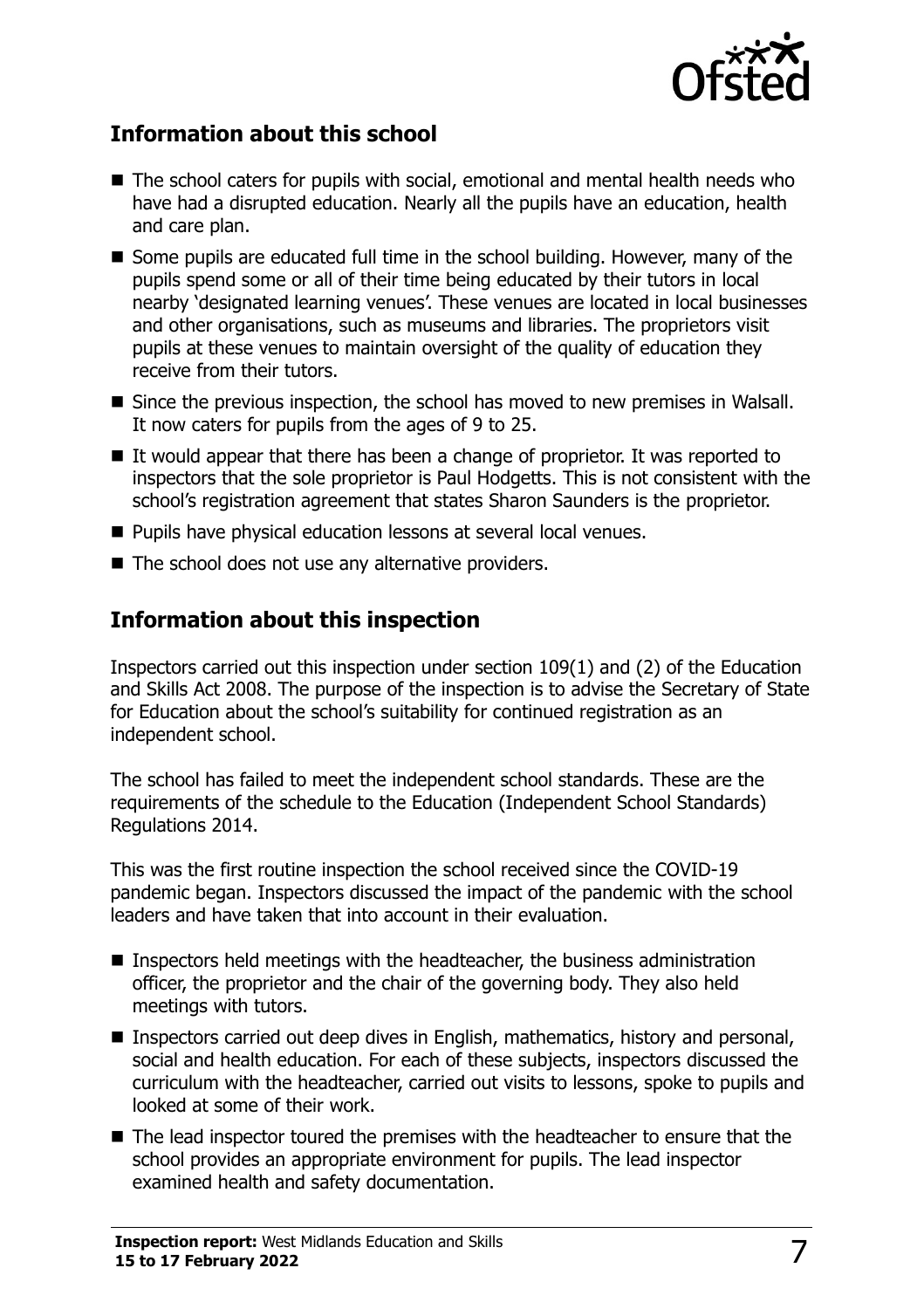

- Inspectors examined several policies, schemes of work and plans, as well as documentation relating to health and safety and safeguarding.
- Inspectors held meetings with the headteacher and the business administration officer to discuss safeguarding procedures. Inspectors spoke to staff about safeguarding and looked at a variety of risk assessments.
- **Inspectors visited pupils being taught by individual tutors at four venues.**
- **Inspectors looked at records relating to behaviour and attendance.**
- Inspectors met with members of staff individually and in groups and spoke to pupils formally and informally at various points in the inspection. Inspectors took account of responses to a staff survey, as well as Ofsted Parent View.

#### **Inspection team**

Ian Tustian, lead inspector **Her Majesty's Inspector** Julie Griffiths Ofsted Inspector Helen Forrest **Her Majesty's Inspector**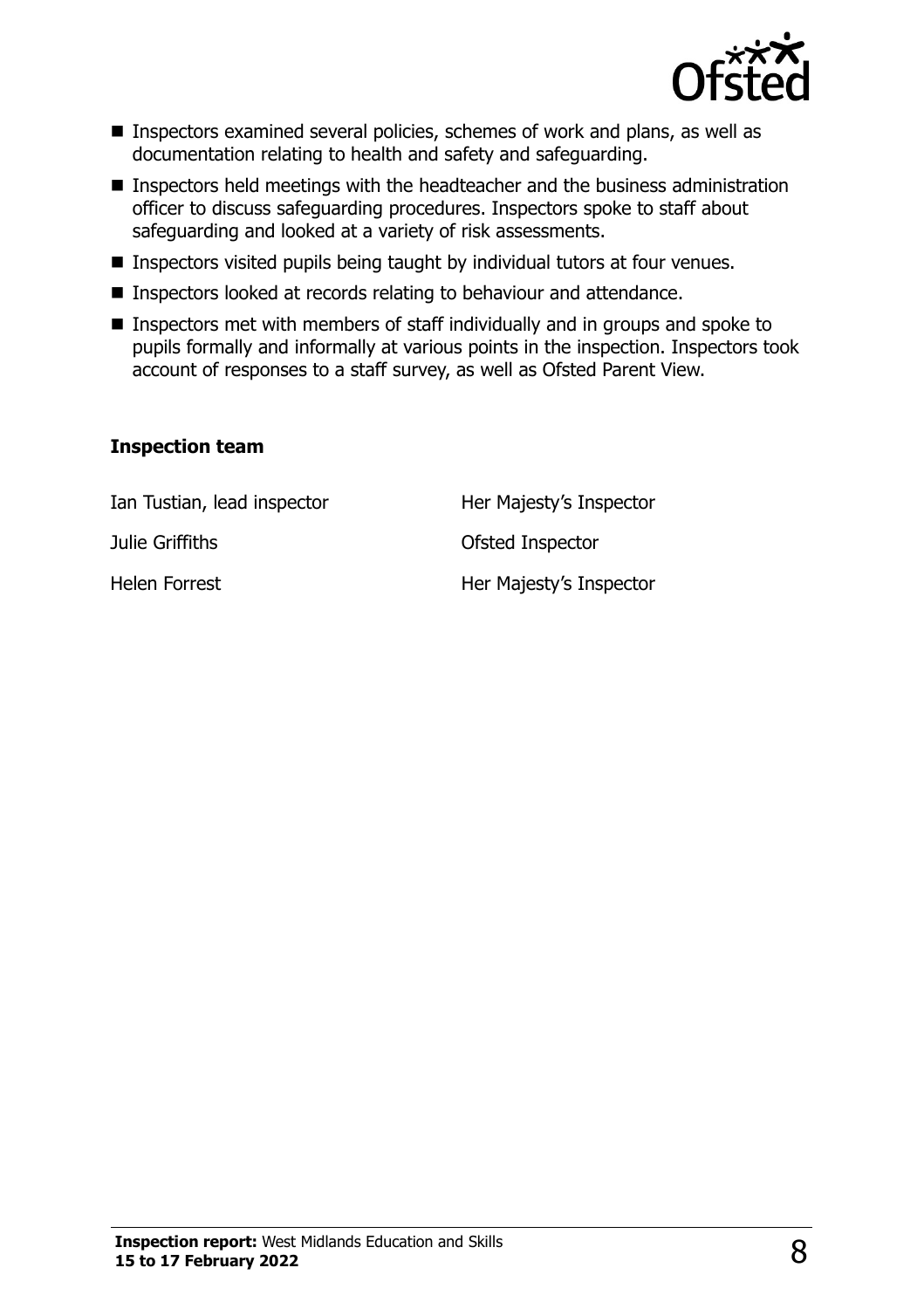

# **Annex. Compliance with regulatory requirements**

#### **The school failed to meet the following independent school standards**

#### **Part 1. Quality of education provided**

- $\blacksquare$  2(1) The standard in this paragraph is met if-
- 2(1)(a) the proprietor ensures that a written policy on the curriculum, supported by appropriate plans and schemes of work, which provides for the matters specified in sub-paragraph (2) is drawn up and implemented effectively;
- $-$  2(1)(b) the written policy, plans and schemes of work
- 2(1)(b)(i) take into account the ages, aptitudes and needs of all pupils, including those pupils with an EHC plan.
- $\blacksquare$  2(2) For the purposes of paragraph (2)(1)(a), the matters are-
- 2(2)(a) full-time supervised education for pupils of compulsory school age (construed in accordance with section 8 of the Education Act 1996), which gives pupils experience in linguistic, mathematical, scientific, technological, human and social, physical and aesthetic and creative education;
- 2(2)(b) that pupils acquire speaking, listening, literacy and numeracy skills;
- 2(2)(g) where the school has pupils above compulsory school age, a programme of activities which is appropriate to their needs;
- 2(2)(h) that all pupils have the opportunity to learn and make progress;
- 2(2)(i) effective preparation of pupils for the opportunities, responsibilities and experiences of life in British society.
- 3 The standard in this paragraph is met if the proprietor ensures that the teaching at the school-
- 3(a) enables pupils to acquire new knowledge and make good progress according to their ability so that they increase their understanding and develop their skills in the subjects taught;
- 3(c) involves well planned lessons and effective teaching methods, activities and management of class time;
- 3(d) shows a good understanding of the aptitudes, needs and prior attainments of the pupils, and ensures that these are taken into account in the planning of lessons;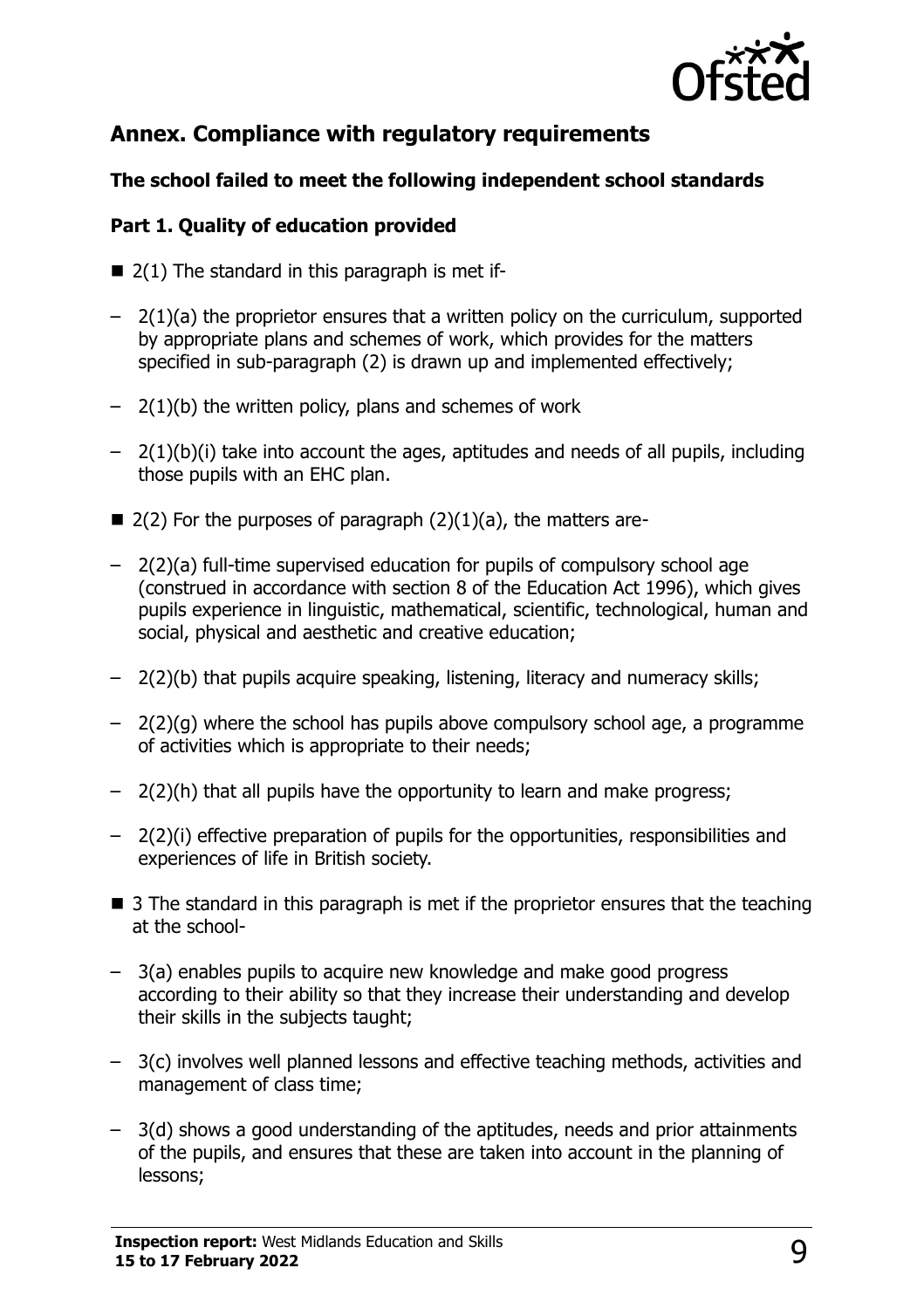

- 3(e) demonstrates good knowledge and understanding of the subject matter being taught;
- 3(f) utilises effectively classroom resources of a good quality, quantity and range.

#### **Part 2. Spiritual, moral, social and cultural development of pupils**

- 5 The standard about the spiritual, moral, social and cultural development of pupils at the school is met if the proprietor-
- 5(b) ensures that principles are actively promoted which-
- 5(b)(iii) encourage pupils to accept responsibility for their behaviour, show initiative and understand how they can contribute positively to the lives of those living and working in the locality in which the school is situated and to society more widely.

#### **Part 3. Welfare, health and safety of pupils**

■ 15 The standard in this paragraph is met if the proprietor ensures that an admission and attendance register is maintained in accordance with the Education (Pupil Registration) (England) Regulations 2006[13].

#### **Part 8. Quality of leadership in and management of schools**

- $\blacksquare$  34(1) The standard about the quality of leadership and management is met if the proprietor ensures that persons with leadership and management responsibilities at the school-
- 34(1)(a) demonstrate good skills and knowledge appropriate to their role so that the independent school standards are met consistently;
- 34(1)(b) fulfil their responsibilities effectively so that the independent school standards are met consistently;
- –
- $-$  34(1)(c) actively promote the well-being of pupils.